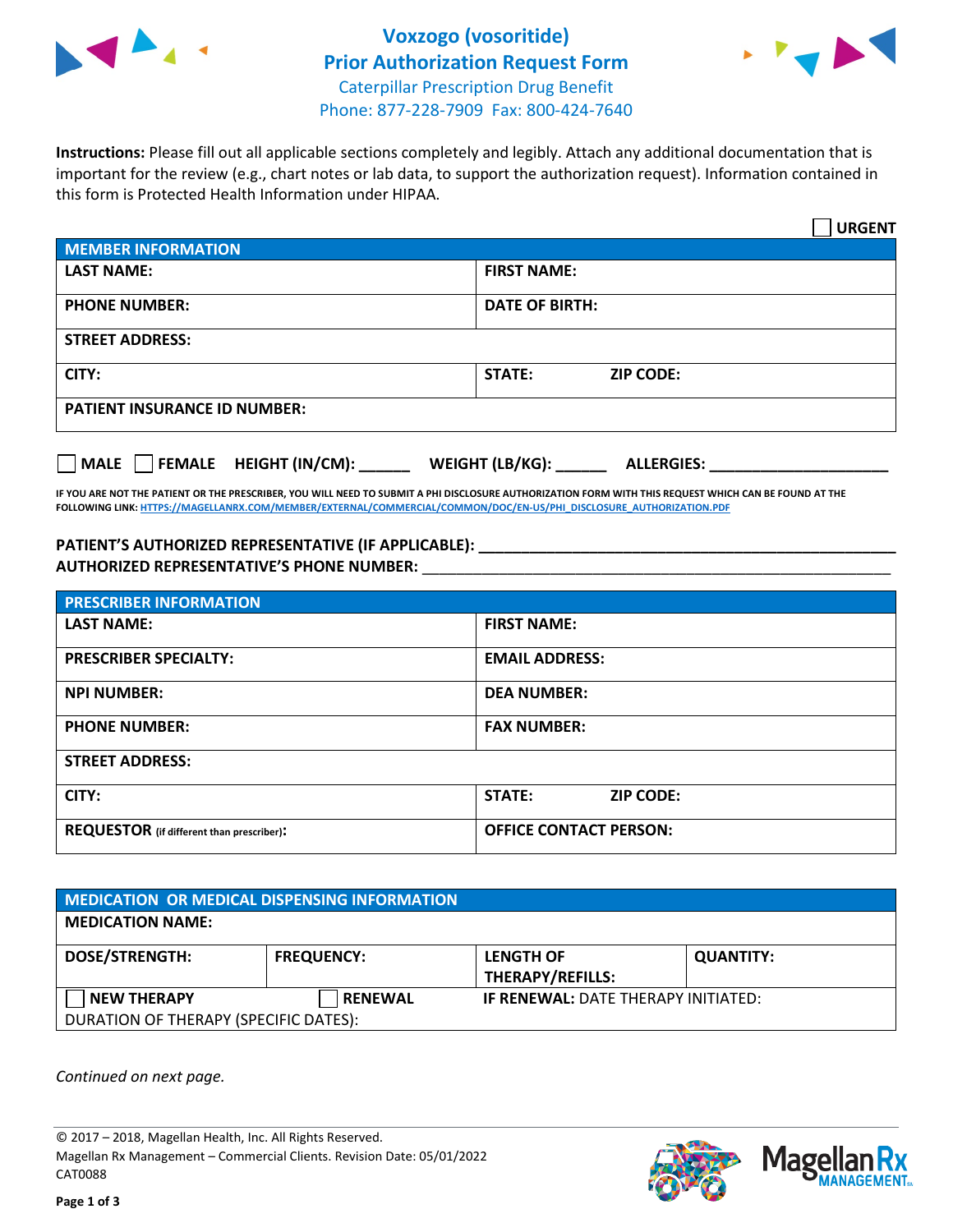



| <b>MEMBER'S LAST NAME:</b>                                                                                                | <b>MEMBER'S FIRST NAME:</b>                                                                                                    |                                    |  |  |
|---------------------------------------------------------------------------------------------------------------------------|--------------------------------------------------------------------------------------------------------------------------------|------------------------------------|--|--|
| 1. HAS THE PATIENT TRIED ANY OTHER MEDICATIONS FOR THIS CONDITION?                                                        |                                                                                                                                | NO<br>YES (if yes, complete below) |  |  |
| <b>MEDICATION/THERAPY (SPECIFY</b>                                                                                        | <b>DURATION OF THERAPY (SPECIFY</b>                                                                                            | <b>RESPONSE/REASON FOR</b>         |  |  |
| DRUG NAME AND DOSAGE):                                                                                                    | DATES):                                                                                                                        | <b>FAILURE/ALLERGY:</b>            |  |  |
|                                                                                                                           |                                                                                                                                |                                    |  |  |
|                                                                                                                           |                                                                                                                                |                                    |  |  |
|                                                                                                                           |                                                                                                                                |                                    |  |  |
| <b>2. LIST DIAGNOSES:</b>                                                                                                 |                                                                                                                                | <b>ICD-10:</b>                     |  |  |
| $\Box$ Achondroplasia                                                                                                     |                                                                                                                                |                                    |  |  |
| □ Other diagnosis:<br>ICD-10                                                                                              |                                                                                                                                |                                    |  |  |
|                                                                                                                           | 3. REQUIRED CLINICAL INFORMATION: PLEASE PROVIDE ALL RELEVANT CLINICAL INFORMATION TO SUPPORT A                                |                                    |  |  |
| PRIOR AUTHORIZATION.                                                                                                      |                                                                                                                                |                                    |  |  |
|                                                                                                                           | Is this medication being used in conjunction with a clinical trial? $\Box$ Yes $\Box$ No                                       |                                    |  |  |
|                                                                                                                           |                                                                                                                                |                                    |  |  |
|                                                                                                                           | Have other causes of achondroplasia or short stature have been ruled out (e.g., malnutrition, hypothyroidism,                  |                                    |  |  |
|                                                                                                                           | hypocortisolism, hypochondroplasia, thanatophoric dysplasia, SADDAN syndrome, homozygous achondroplasia?                       |                                    |  |  |
| $\Box$ Yes $\Box$ No Please provide chart note and lab documentation                                                      |                                                                                                                                |                                    |  |  |
|                                                                                                                           |                                                                                                                                |                                    |  |  |
|                                                                                                                           | Does patient have closure of epiphyses? $\Box$ Yes $\Box$ No Please provide chart note documentation                           |                                    |  |  |
|                                                                                                                           |                                                                                                                                |                                    |  |  |
|                                                                                                                           | Will patient's body weight, growth, and physical development will be measured at baseline and monitored                        |                                    |  |  |
| throughout therapy?                                                                                                       |                                                                                                                                |                                    |  |  |
| $\Box$ Yes $\Box$ No Please provide chart note documentation and dates                                                    |                                                                                                                                |                                    |  |  |
|                                                                                                                           |                                                                                                                                |                                    |  |  |
|                                                                                                                           | Will Voxzogo be used in combination with growth hormone (i.e., somatropin), or growth hormone analogs (e.g.,                   |                                    |  |  |
|                                                                                                                           | somapacitan) or insulin-like growth factor (IGF-1) (.e.g., mecasermin)? $\Box$ Yes $\Box$ No                                   |                                    |  |  |
|                                                                                                                           |                                                                                                                                |                                    |  |  |
|                                                                                                                           | Does the patient have an estimated glomerular filtration rate (eGFR) $\geq$ 60 mL/min? $\Box$ Yes $\Box$ No Please provide lab |                                    |  |  |
| documentation                                                                                                             |                                                                                                                                |                                    |  |  |
|                                                                                                                           |                                                                                                                                |                                    |  |  |
|                                                                                                                           |                                                                                                                                |                                    |  |  |
| Does the patient have clinical and radiographic features consistent with the disorder OR identification of a              |                                                                                                                                |                                    |  |  |
| heterozygous pathogenic variant in the FGFR3 gene (e.g., 1138G>A and 1138G>C by molecular genetic testing?                |                                                                                                                                |                                    |  |  |
| $\Box$ Yes $\Box$ No Please provide chart note and scan documentation                                                     |                                                                                                                                |                                    |  |  |
|                                                                                                                           |                                                                                                                                |                                    |  |  |
| Has patient had (i.e., within the previous 18 months) or will they receive limb-lengthening surgery? $\Box$ Yes $\Box$ No |                                                                                                                                |                                    |  |  |
|                                                                                                                           |                                                                                                                                |                                    |  |  |
| For renewal, please answer the following questions:                                                                       |                                                                                                                                |                                    |  |  |
| Is the patient free of unacceptable toxicity from the requested medication? $\Box$ Yes $\Box$ No                          |                                                                                                                                |                                    |  |  |
|                                                                                                                           |                                                                                                                                |                                    |  |  |
| Does the patient have closure of epiphyses or decreased growth velocity (< 1.5 cm/year) in the prior 6 - 12 months?       |                                                                                                                                |                                    |  |  |
| $\Box$ Yes $\Box$ No Please provide chart note dates and scan documentation                                               |                                                                                                                                |                                    |  |  |
|                                                                                                                           |                                                                                                                                |                                    |  |  |
| Has the patient shown improvement in growth velocity compared to pre-treatment baseline, and improvement in               |                                                                                                                                |                                    |  |  |
|                                                                                                                           | height compared to last measurement that must be within the last 6 months?                                                     |                                    |  |  |
| $\Box$ Yes $\Box$ No Please provide chart note dates and documentation                                                    |                                                                                                                                |                                    |  |  |
| @ 2017 - 2018, Marollan Health, Inc. All Rights Reserved                                                                  |                                                                                                                                |                                    |  |  |

© 2017 – 2018, Magellan Health, Inc. All Rights Reserved. Magellan Rx Management – Commercial Clients. Revision Date: 05/01/2022 CAT0088



Mage

**Rx ANAGEMENT**<sub>SM</sub>